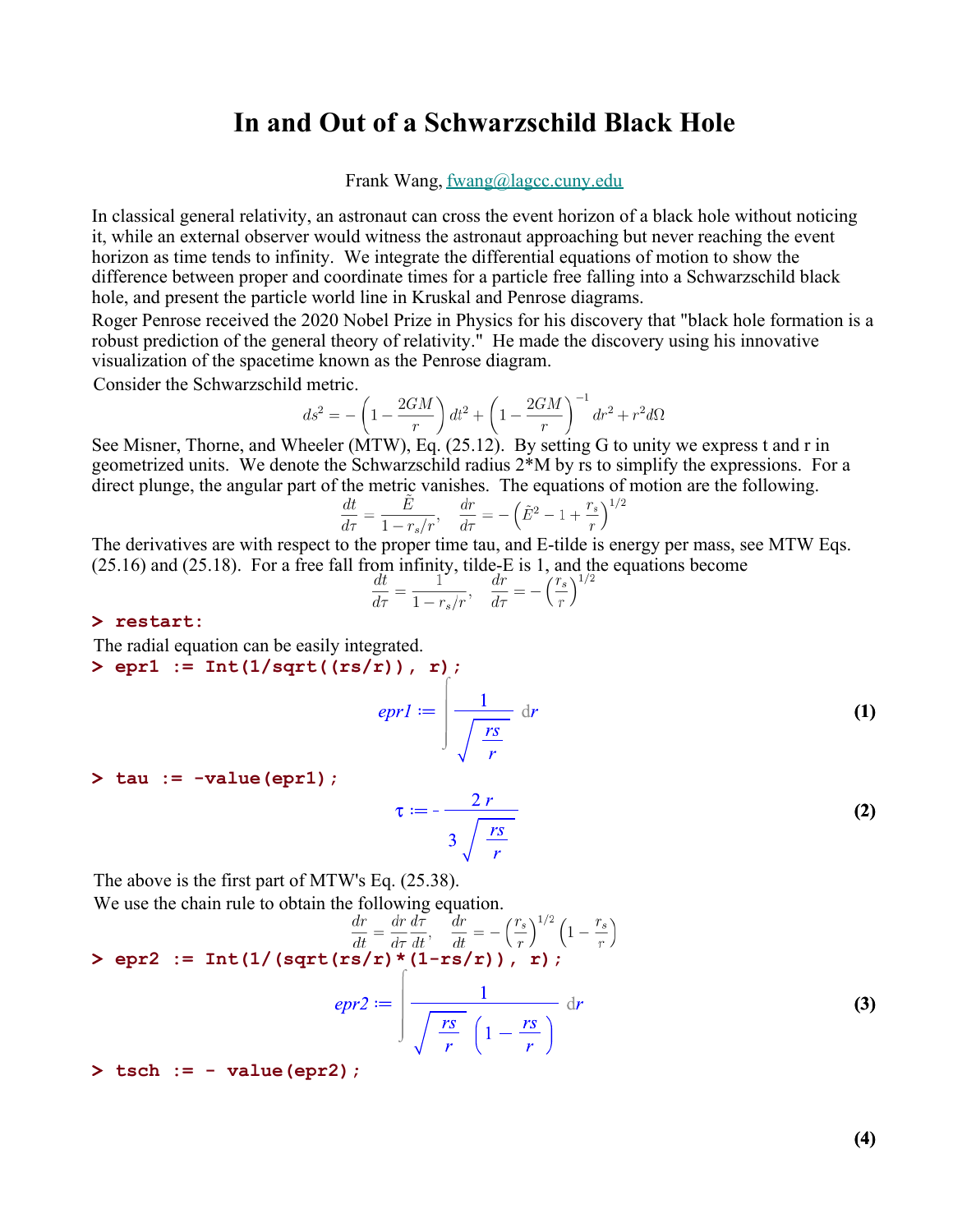$$
tsch := \frac{2\left(3\,rs^{3/2}\,\text{arctanh}\left(\frac{\sqrt{r}}{\sqrt{rs}}\right)-r^{3/2}-3\,rs\,\sqrt{r}\right)}{3\,\sqrt{\frac{rs}{r}}\,\sqrt{r}}
$$
 (4)

$$
\mathbf{r} \cdot \mathbf{r} = \mathbf{c} \cdot \mathbf{c} \cdot \mathbf{r}
$$
\n
$$
tsch := \frac{2 \left( 3 r s^{3/2} \left( \frac{\ln \left( \frac{\sqrt{r}}{\sqrt{rs}} + 1 \right)}{2} - \frac{\ln \left( 1 - \frac{\sqrt{r}}{\sqrt{rs}} \right)}{2} \right) - r^{3/2} - 3 r s \sqrt{r} \right)}{3 \sqrt{\frac{r s}{r}} \sqrt{r}}
$$
\n(5)

The above is the second part of MTW's Eq. (25.38).

**> plot(int(1/x, x), x=-5..5);** Before we plot the functions, we make a technical remark. Let's see the graph of the integral of 1/x.



But the integral of  $1/x$  is actually  $log(abs(x))$ , not just  $log(x)$ . Let's see what Maple tells us about negative logarithm.

**> log(-1); log(-2);**

$$
-I\,\pi
$$

#### $ln(2) + \mathbf{I}\pi$

**(6)**

**> plot(Re(int(1/x, x)), x=-5..5);**From the above, we recall the fact log(-1)=I\*Pi, which we have learned from complex analysis. Then log(-x) can be considered I\*Pi+log(x). With this understanding, we take the real part of the integral to obtain the absolute value of x under the logarithm, the desired result.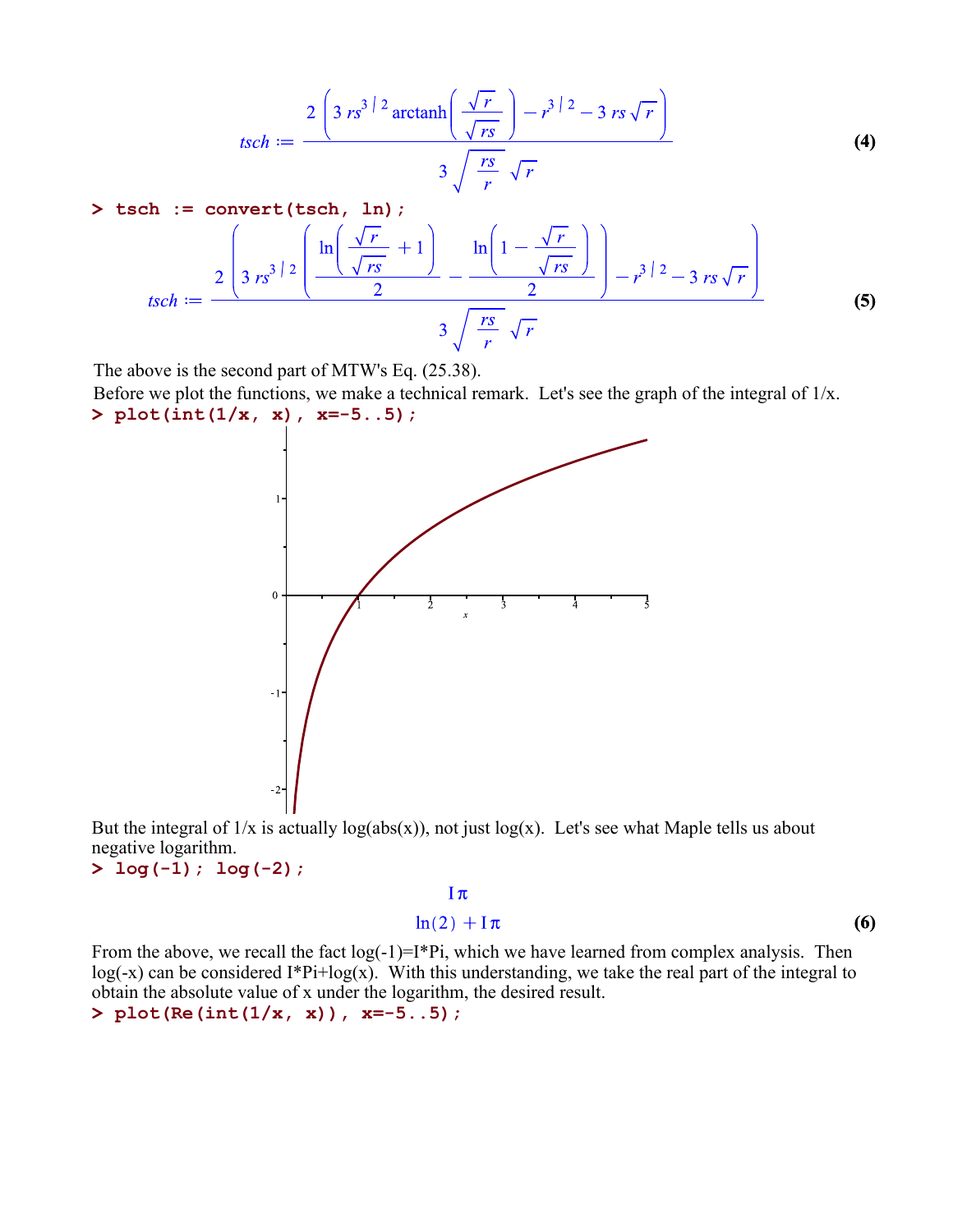

For the Schwarzschild coordinate t, the is a discontinuity at  $r=2$ , the event horizon indicated by the dashed line. Compare this with MTW Figure 31.1. Later we will plot the world line in different coordinates to eliminate the discontinuity.

```
> 
with(plots):
```

```
> 
pct := plot(Re(tsch), r=0..10, axes = boxed, labels = [r, 
 "Schwarzschild time"]):
```

```
> 
peh := plot([rs, t, t=-25..10], linestyle = dash):
```

```
> 
display([pct, peh]);
```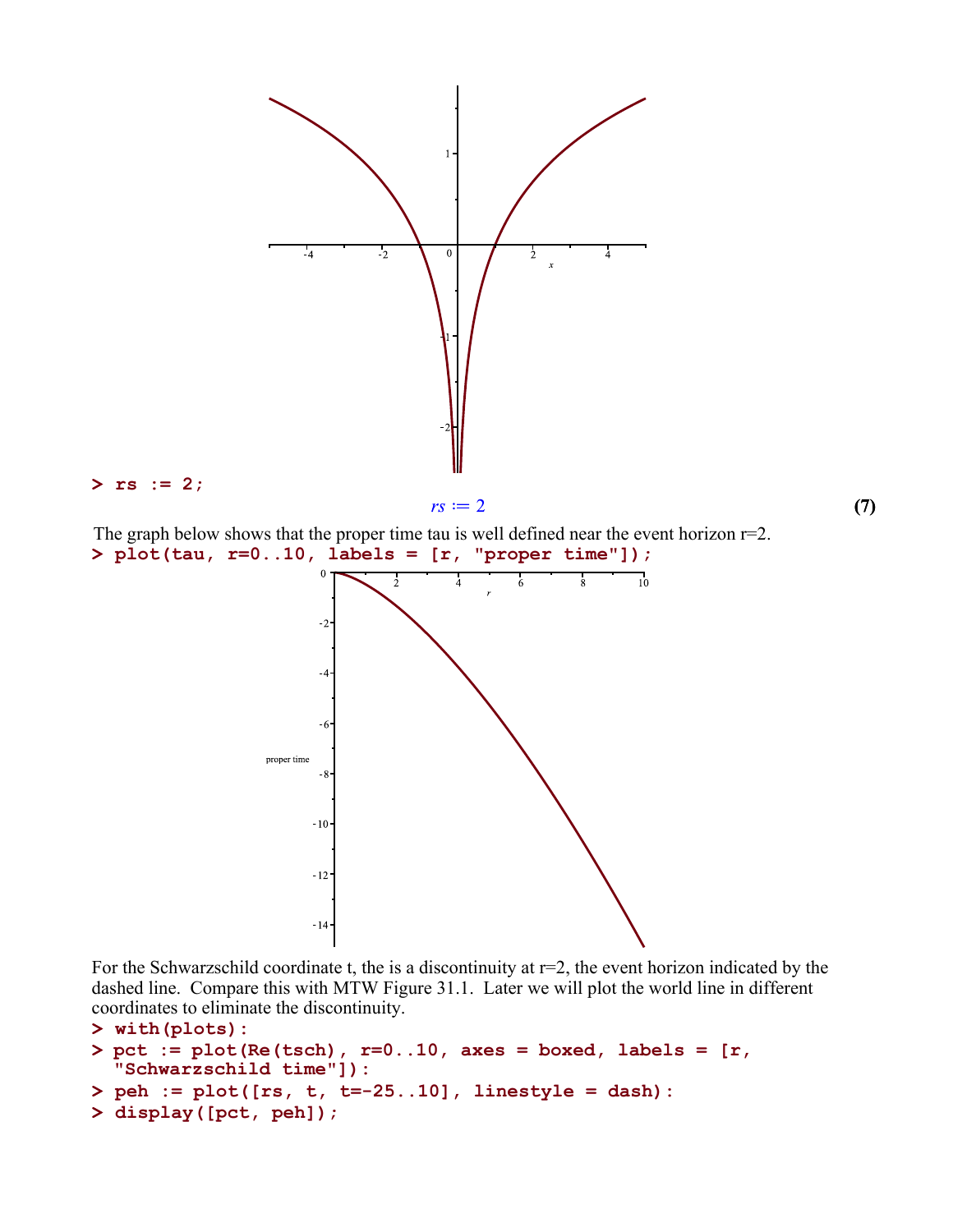

In MTW's Figure 25.5 the energy tilde-E is sqrt(1-2\*M/6), and here we use tilde-E=1. For the astronaut, the singularity r=0 is attained quickly---6.93 geometrized units to be precise.

**> evalf(-eval(tau, r=R));**

#### 6.928203230

**(9)**

For a faraway observer,  $r=0$  is never reached, and  $r=2^*M$  is attained asymptotically. In other words, one has to wait forever to see the astronaut touch the event horizon.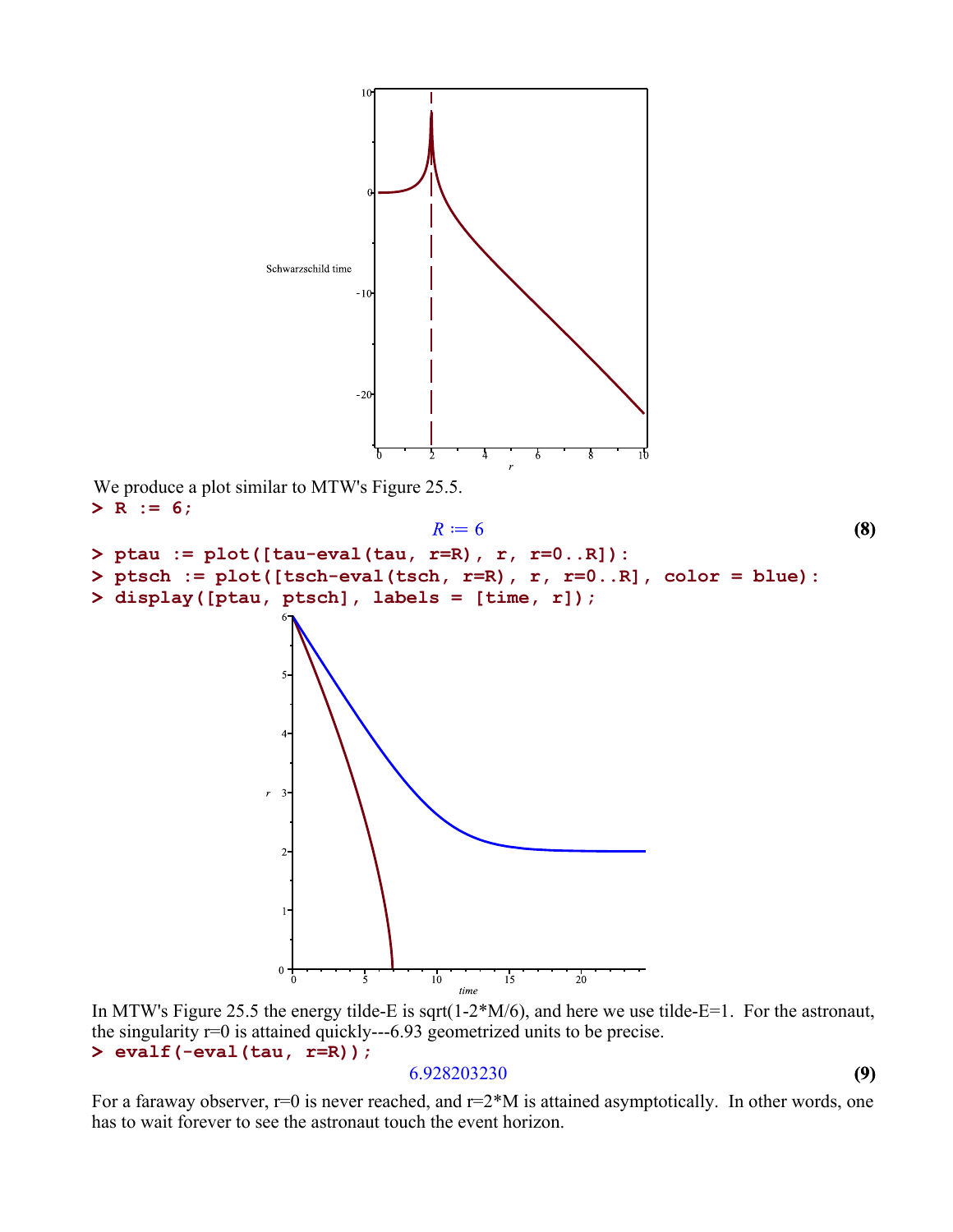**> V1 := (t, r) -> sqrt(r/rs-1)\*exp(r/2/rs)\*sinh(t/2/rs);** In Schwarzschild coordinates,  $r=2^*M$  appears to be a singularity but it is not a physical singularity. We use the Kruskal-Szekeres coordinates for the world line to illustrate it. The relationship between Kruskal-Szekeres coordinates and Schwarzschild coordinates can be found in MTW Eq. (31.13).

$$
VI := (t, r) \mapsto \sqrt{\frac{r}{rs} - 1} \cdot e^{\frac{r}{2 \cdot rs}} \cdot \sinh\left(\frac{t}{2 \cdot rs}\right)
$$
 (10)

**> U1 := (t, r) -> sqrt(r/rs-1)\*exp(r/2/rs)\*cosh(t/2/rs);**

$$
UI := (t, r) \mapsto \sqrt{\frac{r}{rs} - 1} \cdot e^{\frac{t}{2 \cdot rs}} \cdot \cosh\left(\frac{t}{2 \cdot rs}\right)
$$
 (11)

**> V2 := (t, r) -> sqrt(1-r/rs)\*exp(r/2/rs)\*cosh(t/2/rs);**

$$
V2 := (t, r) \mapsto \sqrt{1 - \frac{r}{rs}} \cdot e^{\frac{r}{2 \cdot rs}} \cdot \cosh\left(\frac{t}{2 \cdot rs}\right)
$$
 (12)

**> U2 := (t, r) -> sqrt(1-r/rs)\*exp(r/2/rs)\*sinh(t/2/rs);**

$$
U2 := (t, r) \mapsto \sqrt{1 - \frac{r}{rs}} \cdot e^{\frac{r}{2 \cdot rs}} \cdot \sinh\left(\frac{t}{2 \cdot rs}\right)
$$
 (13)

 $>$  **R** := 4;

$$
R := 4 \tag{14}
$$

- **> p0 := plot([U2(t,0), V2(t,0), t=-15..15], scaling = constrained, color = black, thickness = 3, view = [-8..8, -8..8]):**
- **> p1 := plot([U2(t,1), V2(t,1), t=-15..15], scaling = constrained, linestyle = dot):**
- **> p2p := plot(U, U=-5..5, color = red, linestyle = dash, labels=[U, V]):**
- **> p2n := plot(-U, U=-5..5, color = red, linestyle = dash):**
- **> p3 := plot([U1(t,3), V1(t,3), t=-15..15], scaling = constrained, linestyle = dot):**
- **> p4 := plot([U1(t,4), V1(t,4), t=-15..15], scaling = constrained, linestyle = dot):**
- **> pp1 := plot([U1(tsch-eval(tsch, r=R), r), V1(tsch-eval(tsch, r=R), r), r=2.001..8]):**
- **> pp2 := plot([U2(Re(tsch-eval(tsch, r=R)), r), V2(Re(tsch-eval (tsch, r=R)), r), r=0..1.999]):**
- **> display([p0, p1, p2p, p2n, p3, p4, pp1, pp2], view =[-3..3, -3..3] );**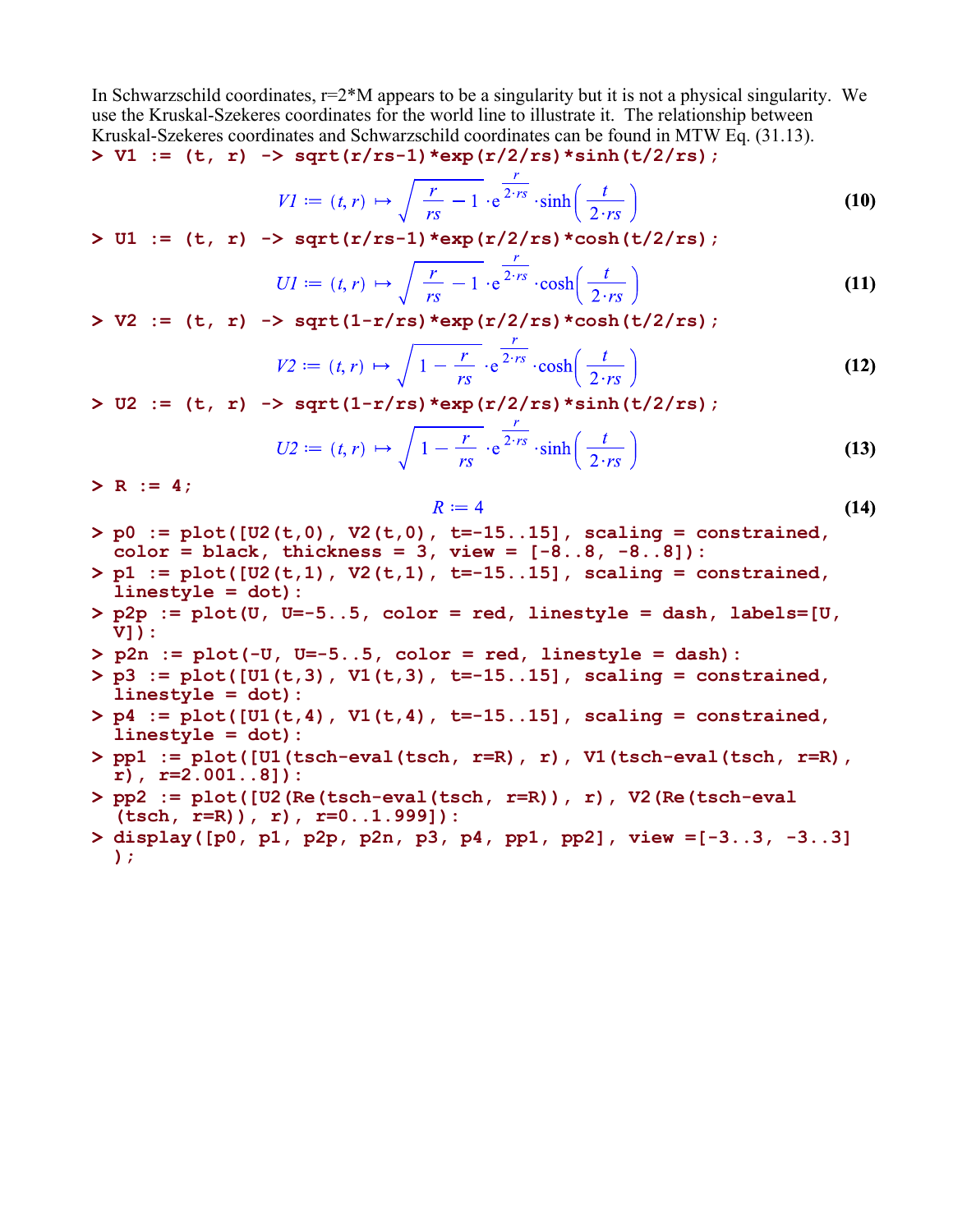

In this diagram, constant Schwarzschild coordinate  $r=4$ , 3, and 1 are the dotted curves. The event horizon  $r=2$  is the dashed line, and the singularity  $r=0$  is the thick black curve. Using the Kruskal-Szekeres coordinates, we see that the red world line of a particle smoothly crosses the event horizon. It is unlike what we saw earlier using Schwarzschild coordinates.

If we compactify and rotate the Kruskal diagram, we get a Penrose diagram. See MTW Eqs. (34.2) and (34.3).

- **> T1 := (t, r) -> arctan(V1(t,r) + U1(t,r)) + arctan(V1(t,r) U1(t, r));**  $TI := (t, r) \mapsto \arctan(VI(t, r) + UI(t, r)) + \arctan(VI(t, r) - UI(t, r))$ **(15) > X1 := (t, r) -> arctan(V1(t,r) + U1(t,r)) - arctan(V1(t,r) - U1(t, r));**  $XI := (t, r) \mapsto \arctan(VI(t, r) + UI(t, r)) - \arctan(VI(t, r) - UI(t, r))$ **(16) > T2 := (t, r) -> arctan(V2(t,r) + U2(t,r)) + arctan(V2(t,r) - U2(t, r));**  $T2 := (t, r) \mapsto \arctan(V2(t, r) + U2(t, r)) + \arctan(V2(t, r) - U2(t, r))$ **(17) > X2 := (t, r) -> arctan(V2(t,r) + U2(t,r)) - arctan(V2(t,r) - U2(t, r));**  $X2 := (t, r) \mapsto \arctan(V2(t, r) + U2(t, r)) - \arctan(V2(t, r) - U2(t, r))$ **(18) > pr99 := plot([X1(t, 99), T1(t, 99), t=-99..99], scaling = constrained, linestyle = dot): > pr4 := plot([X1(t, 4), T1(t, 4), t=-15..15], scaling = constrained, linestyle = dot): > pr3 := plot([X1(t, 3), T1(t, 3), t=-15..15], scaling = constrained, linestyle = dot): > pr2p := plot(X, X=-Pi..Pi, color = red, linestyle = dash, labels= [X, T]): > pr2n := plot(-X, X=-Pi..Pi, color = red, linestyle = dash): > pr1 := plot([X2(t, 1), T2(t, 1), t=-15..15], scaling = constrained, linestyle = dot): > pr0 := plot([X2(t, 0), T2(t, 0), t=-15..15], scaling = constrained, color = black, thickness = 3):**
- **> prp1 := plot([X1(tsch-eval(tsch, r=R), r), T1(tsch-eval(tsch, r=**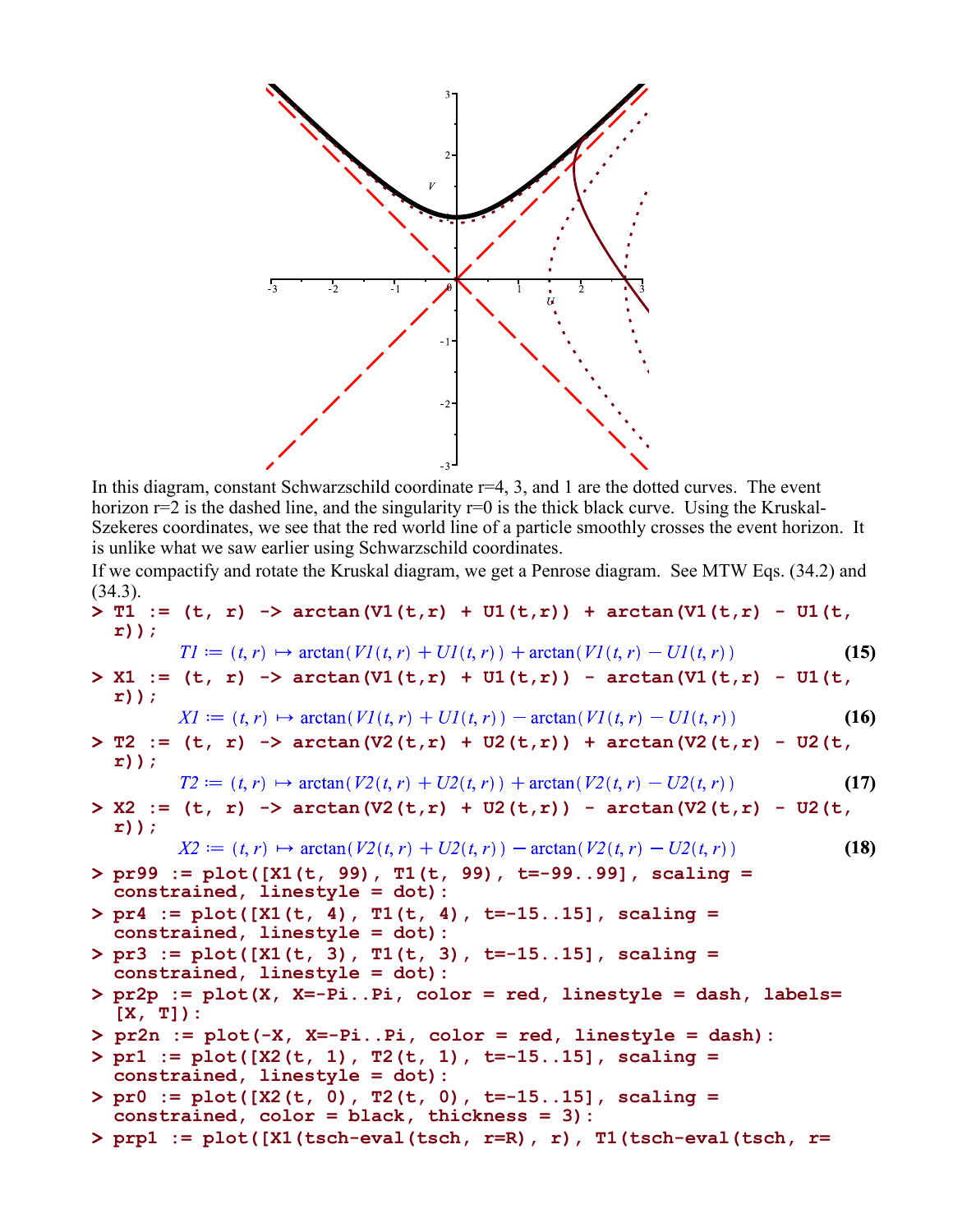```
> 
prp2 := plot([X2(Re(tsch-eval(tsch, r=R)), r), T2(Re(tsch-eval
 R), r), r=2.001..8]):
 (tsch, r=R)), r), r=0..1.999]):
```
**> display([pr99, pr4, pr3, pr2p, pr2n, pr1, pr0, prp1, prp2], view = [-Pi..Pi, -Pi/2..Pi/2]);**



In this Penrose diagram, the dotted curves are  $r=99, 4, 3,$  and 1. The event horizon  $r=2$  is the dashed lines, and the singularity  $r=0$  is the thick black line. Again we see that the world line of the astronaut crosses the event horizon smoothly. In both Kruskal and Penrose diagrams, the light cone is defined by 45-degree lines, and a particle moves inside the light cone. Using the diagrams, we have a clear picture that once the astronaut passes the event horizon, he or she must end up at the physical singularity  $r=0$ , indicated by the thick black line.

We use Maple's DifferentialGeometry and Tensor packages to calculate the Riemann curvature tensor and the Kretschmann scalar, to show the nonsingularity of  $r=2^*M$ .

```
> 
restart:
```

```
> 
with(DifferentialGeometry): with(Tensor):
> 
DGsetup([t, r, theta, phi], M);
```
*frame name: M*

 $M > rs := 2*G*N;$ 

$$
rs := 2 \, G \, M \tag{20}
$$

**(19)**

**M > g := evalDG(-(1-rs/r)\*dt &t dt + 1/(1-rs/r)\*dr &t dr + r^2\* dtheta &t dtheta + r^2\*sin(theta)^2\*dphi &t dphi);**

$$
g := \frac{(2 \text{ }GM - r) \text{ }dt}{r} \text{ } dt - \frac{r \text{ } dr}{2 \text{ }GM - r} \text{ } dr + r^2 \text{ } d\theta \text{ } d\theta + r^2 \sin(\theta)^2 \text{ } d\phi \text{ } d\phi \tag{21}
$$

$$
\mathbf{M} \geq \mathbf{R} := \text{CurvatureTensor}(\mathbf{g}) ;
$$
\n
$$
R := -\frac{2 \text{ GMD}_t}{r^2 (2 \text{ G/M} - r)} dr dt dr + \frac{2 \text{ GMD}_t}{r^2 (2 \text{ G/M} - r)} dr dr dt - \frac{\text{GMD}_t}{r} d\theta dt d\theta
$$
\n
$$
+ \frac{\text{GMD}_t}{r} d\theta d\theta dt - \frac{\text{GMsin}(\theta)^2 D_t}{r} d\phi dt d\phi + \frac{\text{GMsin}(\theta)^2 D_t}{r} d\phi d\phi dt
$$
\n
$$
- \frac{2 (2 \text{ G/M} - r) \text{ GMD}_r}{r^4} dt dt + \frac{2 (2 \text{ G/M} - r) \text{ GMD}_r}{r^4} dt dr dt
$$
\n(22)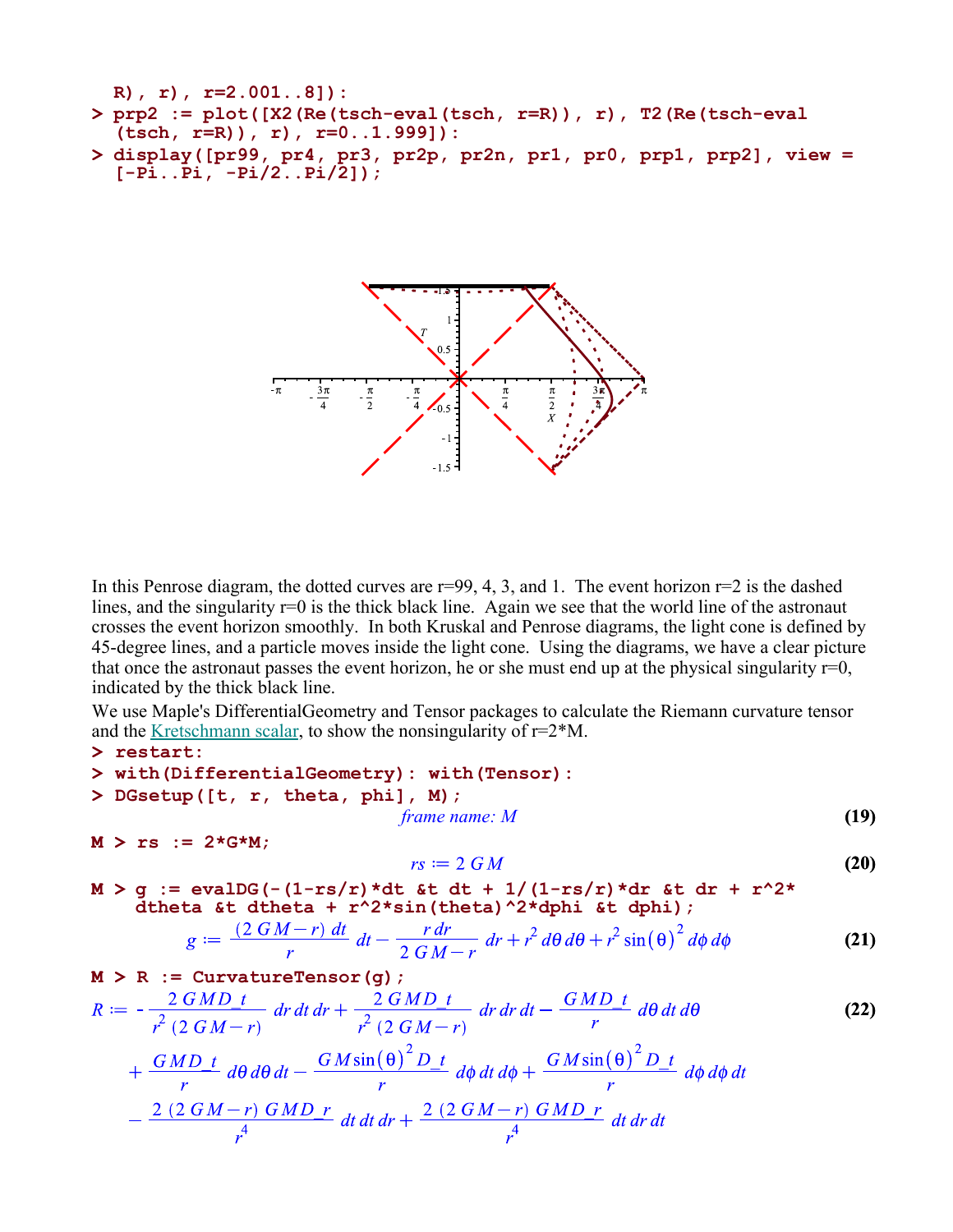$$
-\frac{GMD \ r}{r} d\theta dr d\theta + \frac{GMD \ r}{r} d\theta d\theta dr - \frac{GM\sin(\theta)^2 D \ r}{r} d\phi dr d\phi
$$
  
+ 
$$
\frac{GM\sin(\theta)^2 D \ r}{r} d\phi d\phi dr + \frac{(2 GM - r) GMD \ \theta}{r^4} dt dt d\theta
$$
  
- 
$$
\frac{(2 GM - r) GMD \theta}{r^4} dt d\theta dt - \frac{GMD \ \theta}{r^2 (2 GM - r)} dr dr d\theta + \frac{GMD \ \theta}{r^2 (2 GM - r)} dr d\theta dr
$$
  
+ 
$$
\frac{2 GM\sin(\theta)^2 D \theta}{r} d\phi d\theta d\phi - \frac{2 GM\sin(\theta)^2 D \theta}{r} d\phi d\phi d\theta
$$
  
+ 
$$
\frac{(2 GM - r) GMD \ \phi}{r^4} dt dt d\phi - \frac{(2 GM - r) GMD \ \phi}{r^4} dt d\phi dt
$$
  
- 
$$
\frac{GMD \ \phi}{r^2 (2 GM - r)} dr dr d\phi + \frac{GMD \ \phi}{r^2 (2 GM - r)} dr d\phi dr - \frac{2 GMD \ \phi}{r} d\theta d\theta d\phi
$$
  
+ 
$$
\frac{2 GMD \ \phi}{r} d\theta d\phi d\theta
$$

M > RL := RaiseLowerIndices (g, R, [11);  
\nRL := 
$$
-\frac{2 GMdt}{r^3}
$$
 dr dt dr +  $\frac{2 GMdt}{r^3}$  dr dr dt -  $\frac{(2 GM - r) GMdt}{r^2}$  d $\theta$  dt d $\theta$   
\n+  $\frac{(2 GM - r) GMdt}{r^2}$  d $\theta$  d $\theta$  d $\theta$  -  $\frac{(2 GM - r) GM \sin(\theta)^2 dt}{r^2}$  d $\phi$  d $\phi$  dt d $\phi$   
\n+  $\frac{(2 GM - r) GM \sin(\theta)^2 dt}{r^2}$  d $\phi$  d $\phi$  dt +  $\frac{2 GM dr}{r^3}$  dt dt dr -  $\frac{2 GM dr}{r^3}$  dt dr dt  
\n+  $\frac{GM dr}{2 GM - r}$  d $\theta$  dr d $\theta$  -  $\frac{GM dr}{2 GM - r}$  d $\theta$  d $\theta$  dr +  $\frac{GM \sin(\theta)^2 dr}{2 GM - r}$  d $\phi$  dr d $\phi$   
\n-  $\frac{GM \sin(\theta)^2 dr}{2 GM - r}$  d $\phi$  d $\phi$  dr +  $\frac{(2 GM - r) GM d\theta}{r^2}$  dt dt d $\theta$   
\n-  $\frac{(2 GM - r) GM d\theta}{r^2}$  dt d $\theta$  dt -  $\frac{GM d\theta}{2 GM - r}$  dr dr d $\theta$  +  $\frac{GM d\theta}{2 GM - r}$  dr d $\theta$  dr  
\n+  $2rGM \sin(\theta)^2 d\theta d\phi d\theta d\phi - 2rGM \sin(\theta)^2 d\theta d\phi d\theta d\theta$   
\n+  $\frac{(2 GM - r) GM \sin(\theta)^2 d\phi}{r^2}$  dt dt d $\phi$  -  $\frac{(2 GM - r) GM \sin(\theta)^2 d\phi}{r^2}$  dt d $\phi$  dr  
\n-  $\frac{GM \sin(\theta)^2 d\phi}{2GM - r}$  dr dr d $\phi$  +  $\frac{GM \sin(\theta)^2 d\phi}{2GM - r}$  dr d $\phi$  dr -  $2rGM$